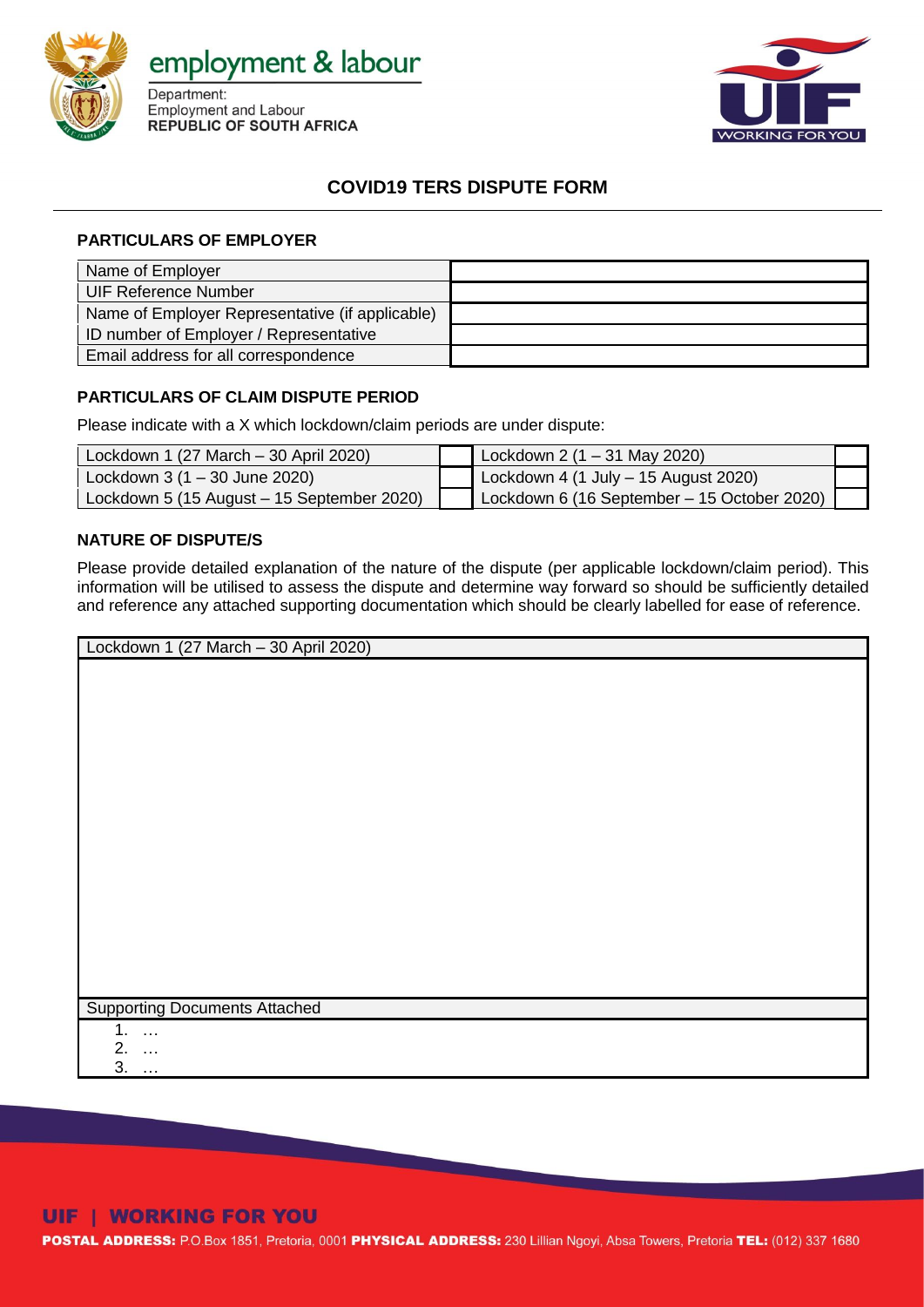



Lockdown 2 (1 – 31 May 2020)

Supporting Documents Attached

1. …

2. …

3. …

Lockdown 3 (1 – 30 June 2020)

Supporting Documents Attached

1. …

2. … 3. …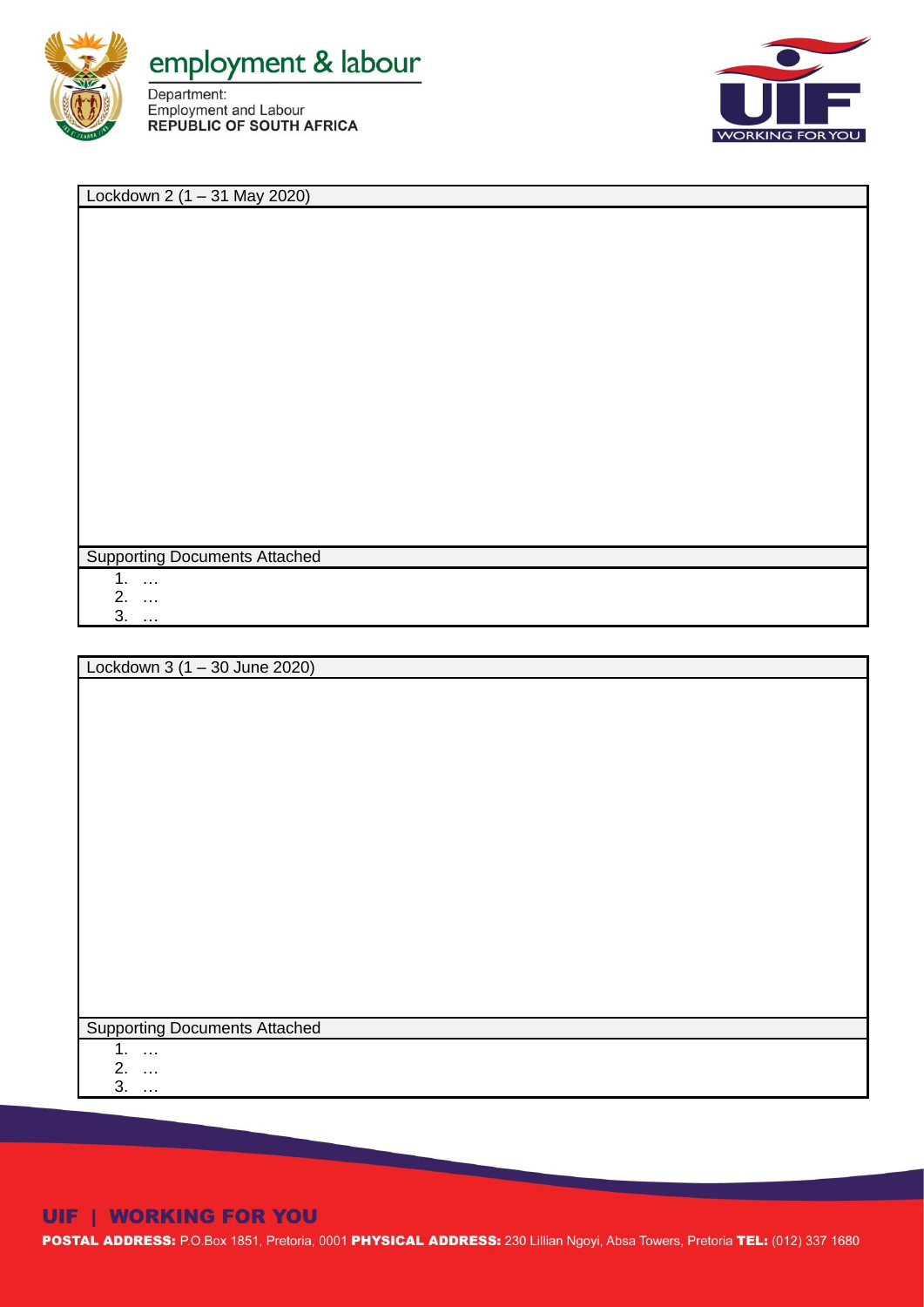

# employment & labour

Department: Employment and Labour **REPUBLIC OF SOUTH AFRICA** 



Lockdown 4 (1 July – 15 August 2020)

Supporting Documents Attached

1. …

2. …

3. …

Lockdown 5 (15 August – 15 September 2020)

Supporting Documents Attached

1. …

2. …

3. …